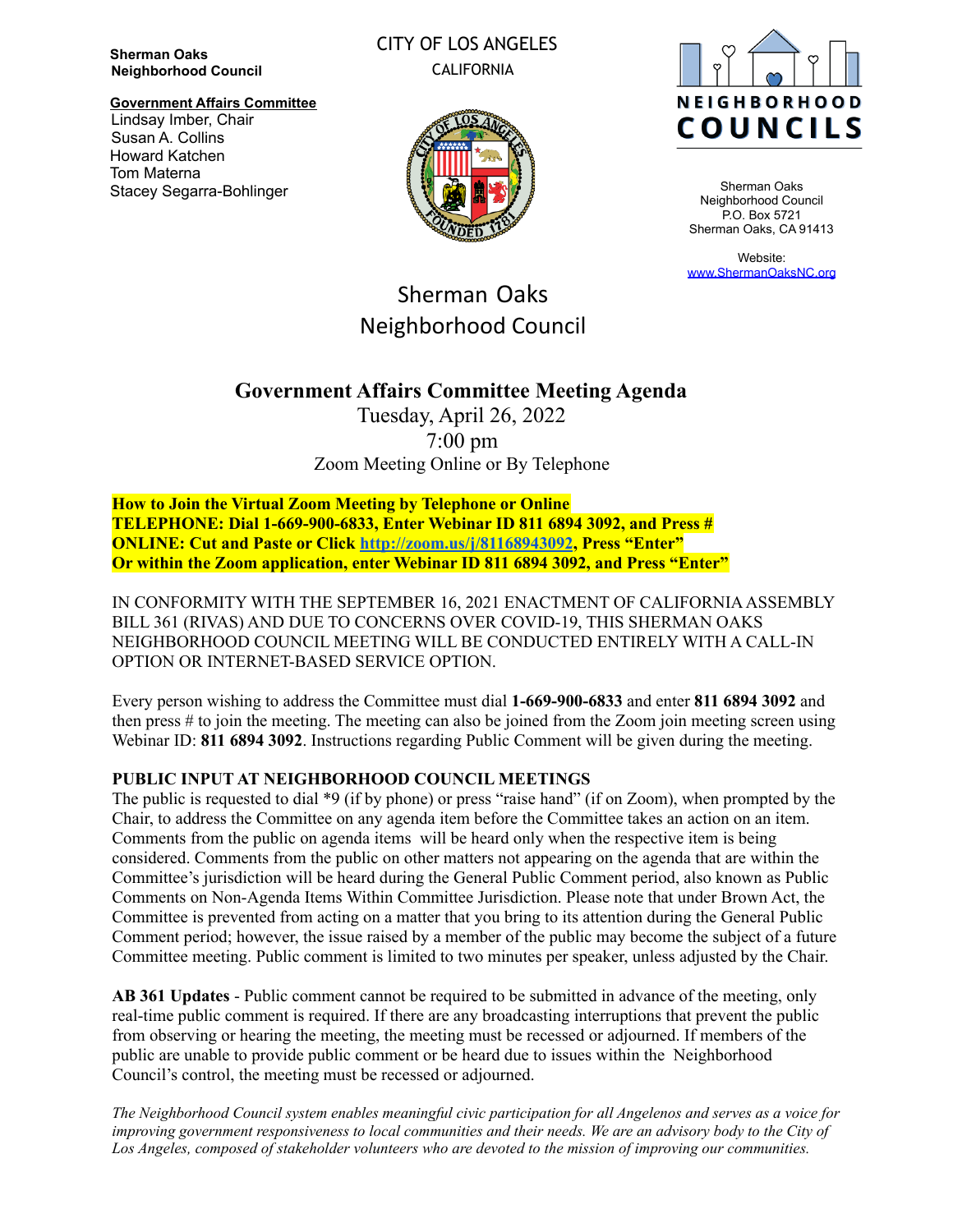Sherman Oaks Neighborhood Council Government Affairs Committee Meeting Agenda, Tuesday, April 26, 2022, 7:00 pm Page 2

- **1. Call to Order**
- **2. Roll Call**
- **3. Administrative Motions**
	- a. Motion to approve Gov't Affairs Meeting minutes for March 22, 2022.
- **4. Comments by Public Officials**
- **5. Chair's Report**

#### **6. Action Item That May Be Voted Upon for Transmission to the Board**

- a. [CF 21-0921-S1](https://cityclerk.lacity.org/lacityclerkconnect/index.cfm?fa=ccfi.viewrecord&cfnumber=21-0921-S1). COVID-19 Vaccination Mandate / City Employee / Rescission.
	- i. *Draft Motion:* The Sherman Oaks Neighborhood Council (SONC) supports/opposes [City Council File 21-0921-S1](https://cityclerk.lacity.org/lacityclerkconnect/index.cfm?fa=ccfi.viewrecord&cfnumber=21-0921-S1)'s attempt to rescind the City's existing COVID-19 vaccination mandate for City employees. *Note: Business from the prior month*.
- b. [CF 22-0390](https://cityclerk.lacity.org/lacityclerkconnect/index.cfm?fa=ccfi.viewrecord&cfnumber=22-0390). Catalytic Converters. Unlawful Possession Prohibition.
	- i. *Draft Motion:* The Sherman Oaks Neighborhood Council (SONC) supports/opposes [City Council File 22-0390](https://cityclerk.lacity.org/lacityclerkconnect/index.cfm?fa=ccfi.viewrecord&cfnumber=22-0390) seeking to criminalize the unlawful possession of catalytic converters.*.*
- **7. Discussion Items Subject to Motions, But Not to Board Referral**
- **8. Public Comments on Non-Agenda Items Within Committee Jurisdiction**
- **9. Closing Remarks by Committee Members**
- **10. Adjournment**

\*All Council File (CF) items contain a hyperlink to the applicable source legislation. Motions transmitted to the Board, unless otherwise noted, request a Community Impact Statement (CIS) submitted to the appropriate council file (if applicable) and a letter to Council District 4. Additional correspondence, if applicable, is indicated following the *Draft Motion*.

#### **THE AMERICAN WITH DISABILITIES ACT (ADA)**

As a covered entity under Title II of the Americans with Disabilities Act, the City of Los Angeles does not discriminate on the basis of disability and upon request will provide reasonable accommodation to ensure equal access to its programs, services, and activities. Sign language interpreters, assisted listening devices, or other auxiliary aids and/or services may be provided upon request. To ensure availability of services, please make your request at least 3 business days (72 hours) prior to the meeting by contacting the Department of Neighborhood Empowerment by calling (213) 978-1551 or email: [NCsupport@lacity.org](mailto:NCsupport@lacity.org)

#### **NOTICE TO PAID REPRESENTATIVES**

If you are compensated to monitor, attend, or speak at this meeting, City law may require you to register